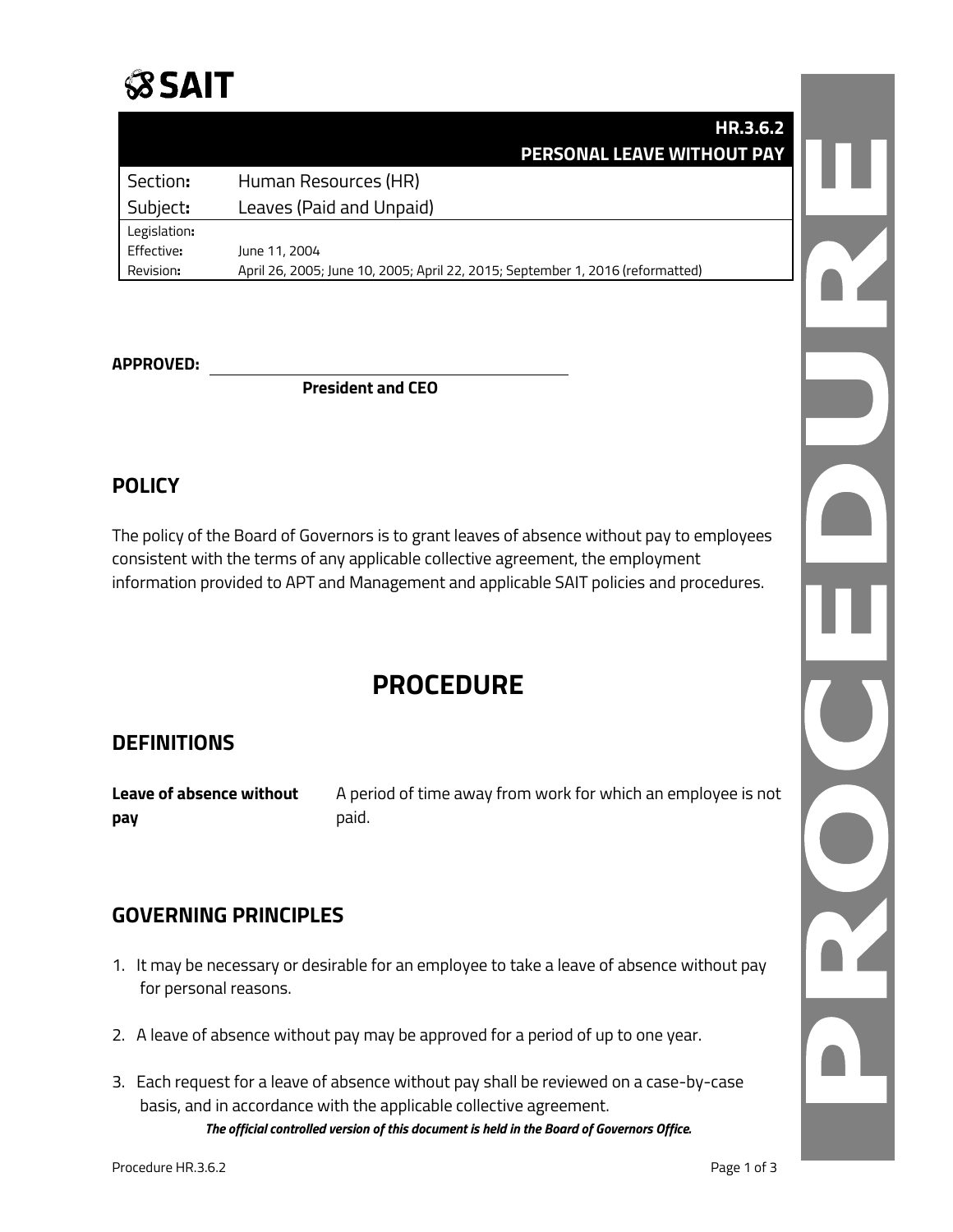

4. Current available vacation and overtime earned as at the time of application for a leave of absence without pay must be taken before the leave commences.

#### **PROCEDURE**

- 1. An employee may request a leave of absence without pay, provided that:
	- a) The employee applies in writing (including dates of absence and reasons for the request) and completes an HR 11 - Salaried Employee Absence Form at least one month, or as per the timelines specified in the applicable collective agreement, before the requested date of commencement; and
	- b) Operational requirements permit such a request.
- 2. An employee's request for a leave of absence without pay for a period of up to four months shall be reviewed by, and approved at the discretion of, the employee's dean, director, or associate vice president.
- 3. An employee's request for a leave of absence without pay for a period of more than four months and up to one year shall be reviewed by, and approved at the discretion of, the employee's dean, director, or associate vice president, and the applicable vice president.
- 4. a) If the employee is granted a leave of absence without pay that is up to four months and the employee is covered by Alberta Health Care, Extended Health Care, Dental, Group Life and Accidental Death and Dismemberment Insurance:
	- i) The employee will continue to be covered by these plans for the period of the leave;
	- ii) The employee and SAIT will continue to pay their respective premiums for these plans for the period of the leave; and
	- iii) Health Care Spending Account and Long-Term Disability coverage will be terminated for the period of the leave.
	- b) If the employee is granted a leave of absence without pay that is more than four months, SAIT may, at the employee's request, apply to the insurance carrier for continued coverage. If the insurance carrier approves coverage, the employee will pay both the employee's and SAIT's share of the premiums. If the insurance carrier denies coverage, SAIT is under no obligation to find alternative coverage.

*The official controlled version of this document is held in the Board of Governors Office.*